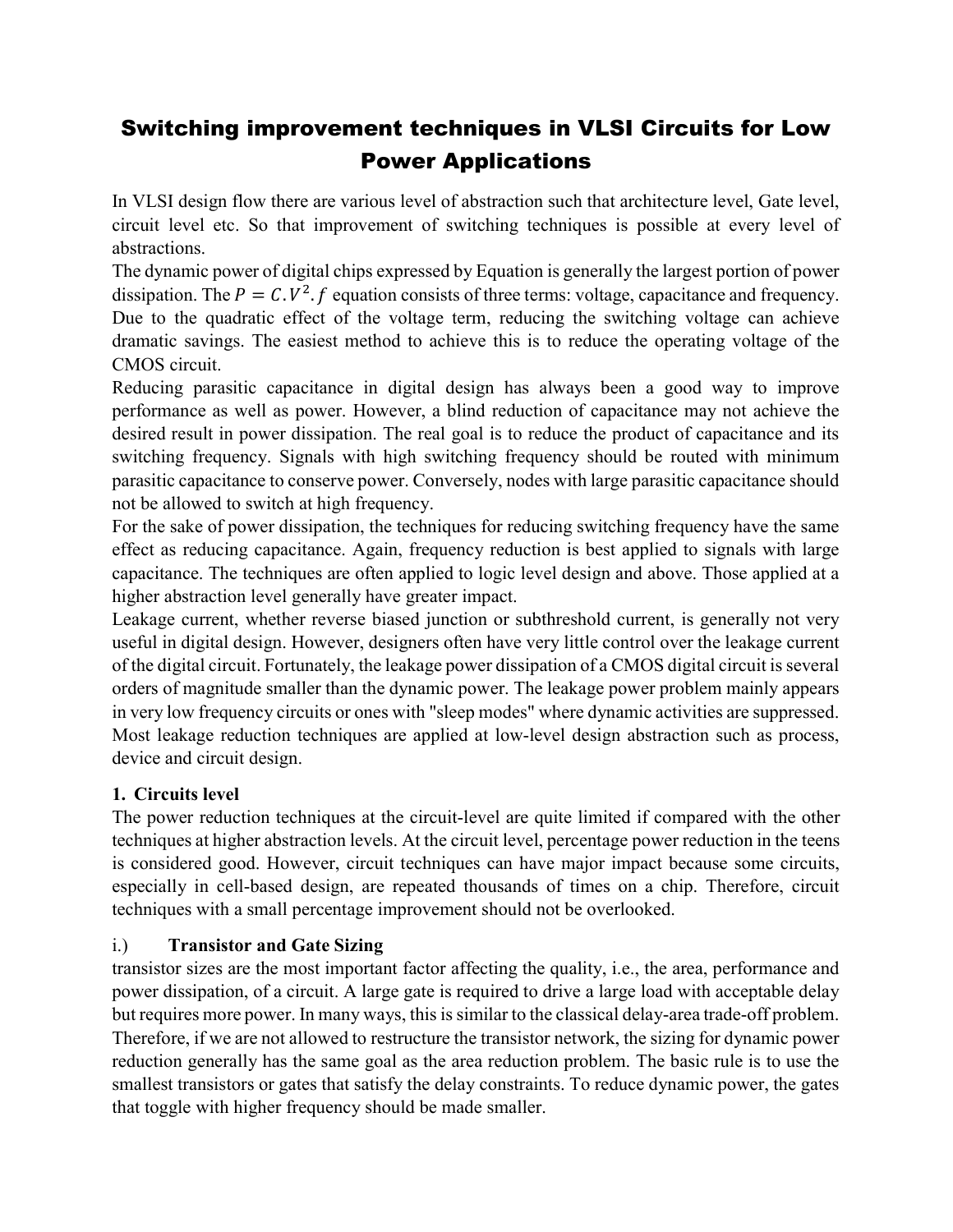This transistor sizing concept is illustrated in Figure for leakage power reduction. The inverter at the top is the reference design, with its transistor sizes, rise/fall delay and leakage power noted in the figure. The output of the inverter has a static probability of 0.99, which means that the leakage current is mainly determined by the N-transistor. Suppose that the output rising delay  $T_{\text{rise}}$  is critical. If we increase the channel length of the N-transistor, as shown by the bottom-left inverter, the leakage current improves without affecting the critical delay  $T_{\text{rise}}$  but the non-critical delay  $T_{\text{fall}}$ worsens. On the other hand, we can decrease the channel length of the P transistor to improve the critical delay without affecting the leakage.



Fig. Transistor sizing for leakage power reduction or speed increase.

#### ii.) Equivalent Pin Ordering

Logically equivalent pins may not have identical circuit characteristics, which means that the pins have different delay or power consumption. Such property can be exploited for low power design. Consider a simple two-input CMOS NAND gate shown in Figure. We examine the condition when the input A is at logic high and the input B switches from logic low to high. Initially, capacitance  $C_{\text{out}}$  and  $C_i$  are charged to  $V_{dd}$  because the N transistor of input A is turned on and the output is at high. After the input B switches and all signals have stabilized,  $C_{out}$  and  $C_i$  are fully discharged to the ground. The charge stored in  $C_{out}$  and  $C_i$  has to pass through the N-transistor of input B to discharge. Consider another symmetrical situation in which the input B is at logic high and the input A switches from low to high. Before A switches,  $C_{out}$  is charged to  $V_{dd.}$